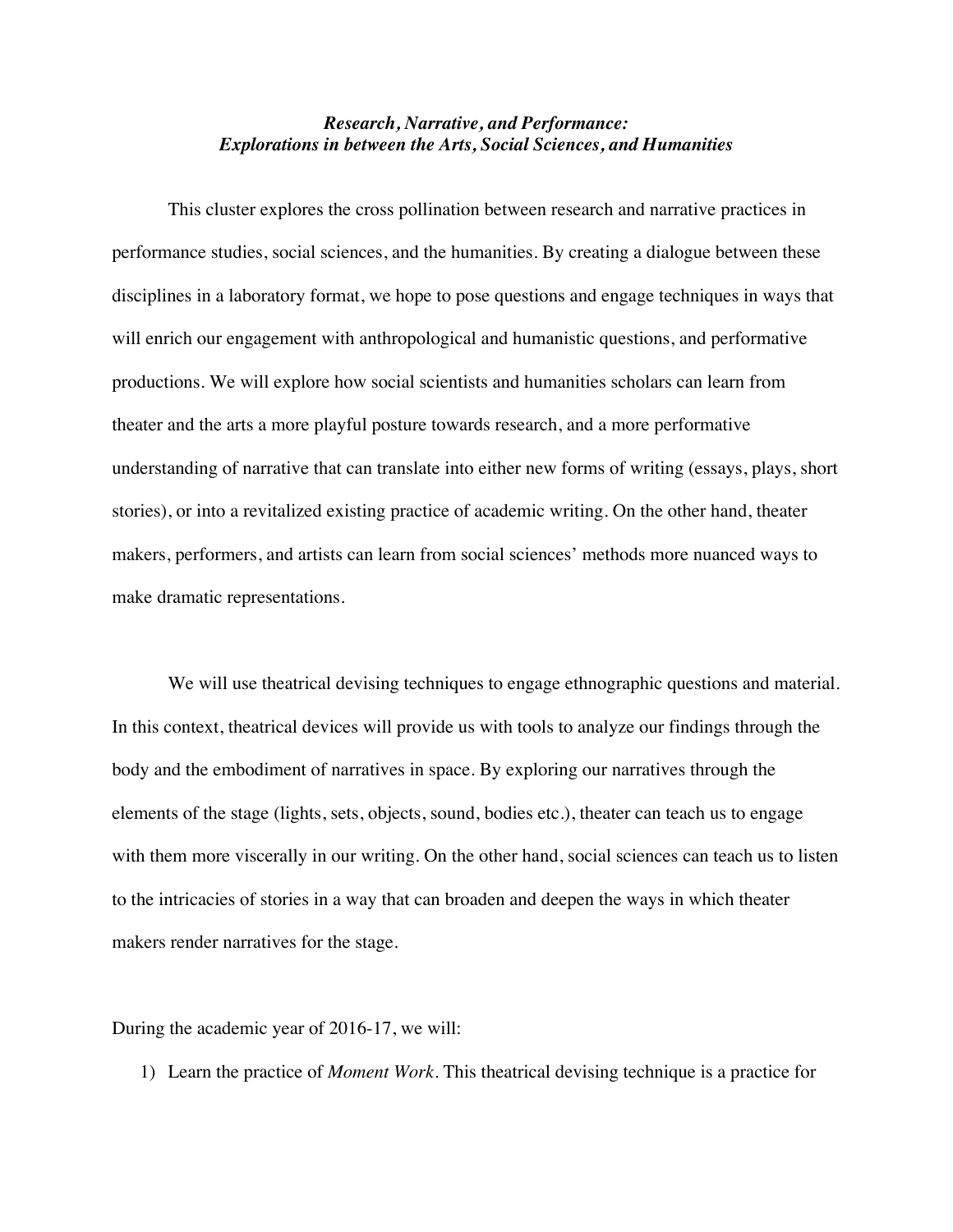working with non-theatrical source material (interviews, archival documents, medical and legal reports, various media sources, etc.) to construct narratives for the stage. Tectonic Theater Project, the originator of *Moment Work*, has used this technique in the creation of such plays as *The Laramie Project*, *Laramie 10 Years Later*, and *The People's Temple*. All these plays were researched and developed for the stage by **Greg Pierotti**, who has taught devising through moment work for fifteen years. As part of the cluster, Pierotti will lead four two-day workshops, two in the Fall of 2016, and two in the Winter of 2017. Moment Work's approach to non-theatrical source material (what anthropologists and sociologists would call ethnographic material, and historians life histories and archival material) has the potential to reveal new aspects of the data collected and analyzed by social scientists or by performers, playwright, and directors. What can we as social scientists and humanists learn when we "stage" our interviews and observations, as opposed to only write about them? How will our writing be affected by a performative understanding of our material?

2) Through practice in *Moment Work* and engagement with readings about performance and ethnography, we will also challenge traditional approaches to creating narratives in both social sciences and theater by devising narratives *collaboratively* from shared research material. This cluster is aimed at learning how to listen to, observe, and participate in social events and the stories produced by the people involved in them. At the same time, the laboratory part of this cluster provides tools to engage these events and stories theatrically as a way to analyze them (and later perform them in various forms of writing or performances). Using collaborative devising techniques, we will follow our intuitive hunches to investigate our research not only as scholarship but also through the grammar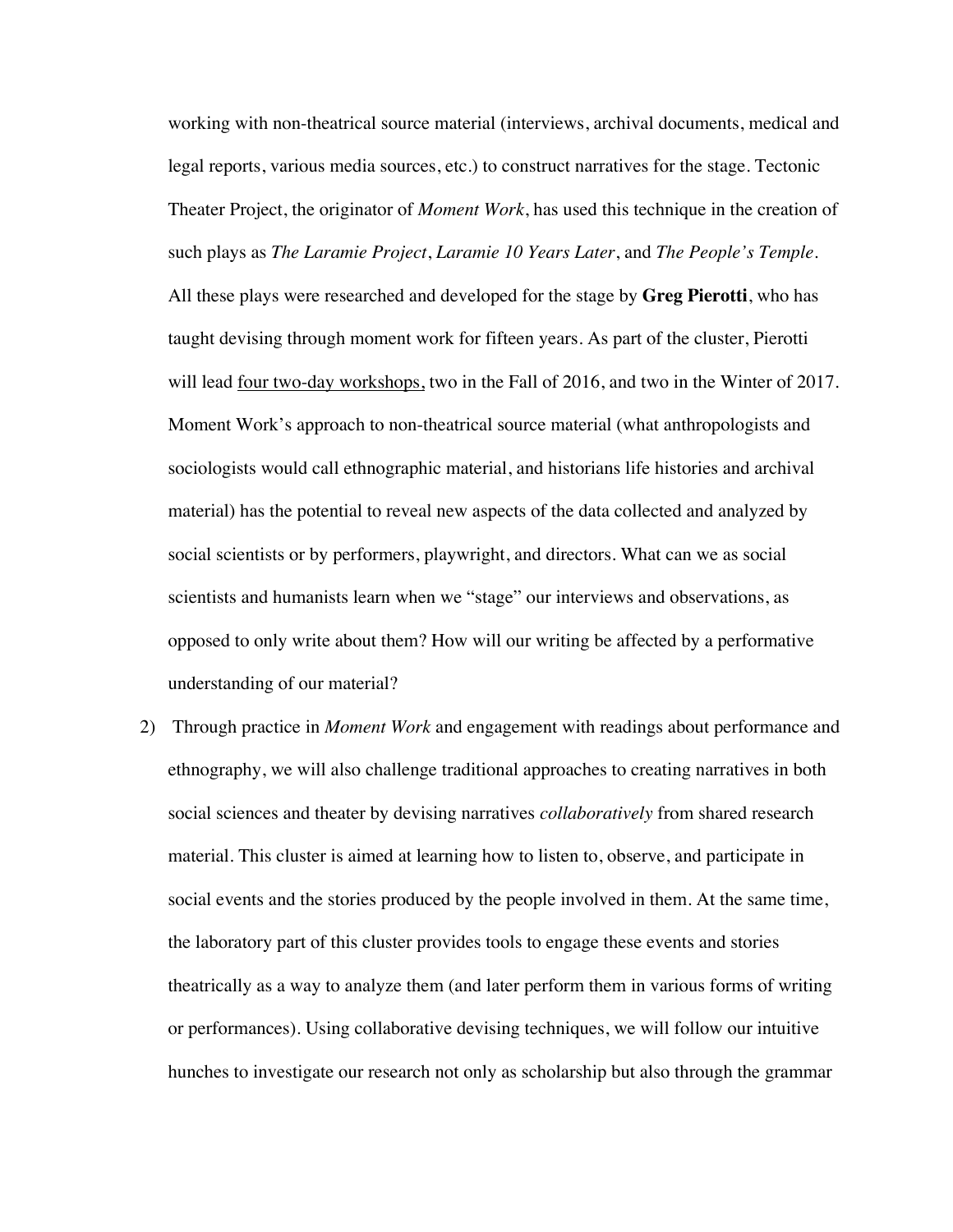and syntax of the stage.

3) We will work on shared material that Cristiana Giordano has been collecting on issues of foreign migration to Italy, and what the mainstream media and academic discourses have described as "the refugee crisis" in the Mediterranean and Europe. Giordano's ethnographic work and its theatrical rendition investigates the narratives, spaces, and experiences that discussions on the "crisis" and national borders tend to erase and marginalize. We will draw from archival, ethnographic and visual material. In particular, we will focus on interviews and collaborations with foreigners and their families; Italian doctors, bureaucrats, activists, and Catholic nuns engaged in providing care, documents, and shelter to migrants; police officers and humanitarian actors at ports of entry, processing the vessels of refugees; Italian chaplains and local mayors dealing with the burial of the corpses of those who die during the crossing; Italian neighborhoods citizens revolting against the presence of migrants in the midst of their communities, claiming rights and benefits for themselves in the face of increased poverty; non-citizens movements marching against racism and discrimination; politicians who further radically different imaginations of a multi-cultural and multi-racial European society; Italian unemployed workers joining the precarity of the seasonal black market in the southern field; and finally, the kind of academic and journalistic tourism that the "crisis" enables, and of which this piece is simultaneously part and critical of.

## **Outcomes**

By the end of the academic year, we will produce a short performance (45 minutes to one hour) based on this ethnographic material, and rendered through the devising technique of Moment Work.

## **Guests**